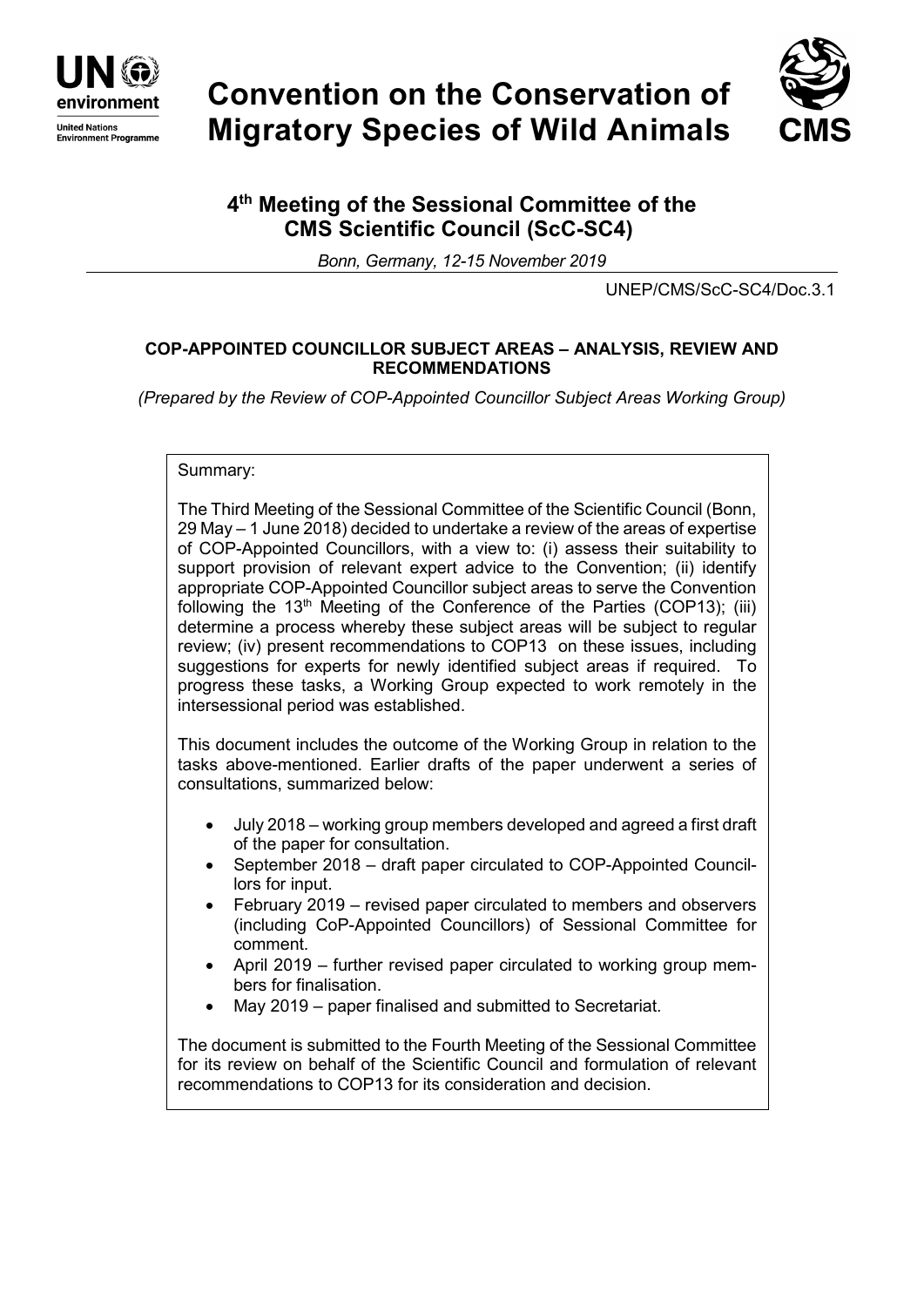# **COP-APPOINTED COUNCILLOR SUBJECT AREAS - ANALYSIS, REVIEW AND RECOMMENDATIONS**

# **Background**

1. Article VIII, paragraph 2 of the Convention states that:

*"In addition, the Scientific Council shall include as members qualified experts selected and appointed by the Conference of the Parties; the number of these experts, the criteria for their selection and the terms of their appointments shall be as determined by the Conference of the Parties".*

- 2. These experts are termed COP-Appointed Councillors. The first COP-Appointed Councillors were appointed at the 1st meeting of the Conference of Parties (COP1) in 1985 when eight experts were appointed.
- 3. Table 1 outlines the appointment of COP-Appointed Councillors since CoP1. It is evident that COP-Appointed Councillor subject areas significantly changed at each COP, up until COP6 in 1999 when subject areas began to remain fairly static, with only minor recasting of some subject areas each COP. Only three new subject areas have been identified since COP6: fish and by-catch at COP8; and climate change at COP10.

| COP1                           | 1985 | Aquatic reptiles                                |  |  |  |  |
|--------------------------------|------|-------------------------------------------------|--|--|--|--|
|                                |      | Reptiles, birds, marine mammals                 |  |  |  |  |
|                                |      | <b>Bird migration</b>                           |  |  |  |  |
|                                |      | Bird migration, waterfowl management            |  |  |  |  |
|                                |      | Migration of mammals in Africa                  |  |  |  |  |
|                                |      | Ornithology                                     |  |  |  |  |
|                                |      | Birds, marine mammals                           |  |  |  |  |
| COP <sub>2</sub><br>1988       |      | Marine species                                  |  |  |  |  |
|                                |      | Waterfowl                                       |  |  |  |  |
|                                |      | <b>Environmental law</b>                        |  |  |  |  |
|                                |      | Toxicology related to wild animals              |  |  |  |  |
| COP <sub>3</sub>               | 1991 | Sahelo-Saharan mammals                          |  |  |  |  |
|                                |      | Waterfowl                                       |  |  |  |  |
|                                |      | Small cetaceans                                 |  |  |  |  |
|                                |      | Neotropical fauna                               |  |  |  |  |
| COP4                           | 1994 | COP3 experts reappointed                        |  |  |  |  |
| Addition of:<br>Marine turtles |      |                                                 |  |  |  |  |
|                                |      |                                                 |  |  |  |  |
| COP <sub>5</sub>               | 1997 | <b>Marine turtles</b>                           |  |  |  |  |
|                                |      | Waterbirds                                      |  |  |  |  |
|                                |      | Cetaceans                                       |  |  |  |  |
|                                |      | Large mammals                                   |  |  |  |  |
|                                |      | Neotropical fauna                               |  |  |  |  |
| COP <sub>6</sub>               | 1999 | COP5 experts reappointed, with recasting:       |  |  |  |  |
|                                |      | a. Waterbirds = Waterbirds/wetlands             |  |  |  |  |
|                                |      | b. Cetaceans = Cetaceans and fishes             |  |  |  |  |
|                                |      | Large mammals = Large terrestrial mammals<br>C. |  |  |  |  |
|                                |      | Addition of:                                    |  |  |  |  |
|                                |      | Asiatic fauna                                   |  |  |  |  |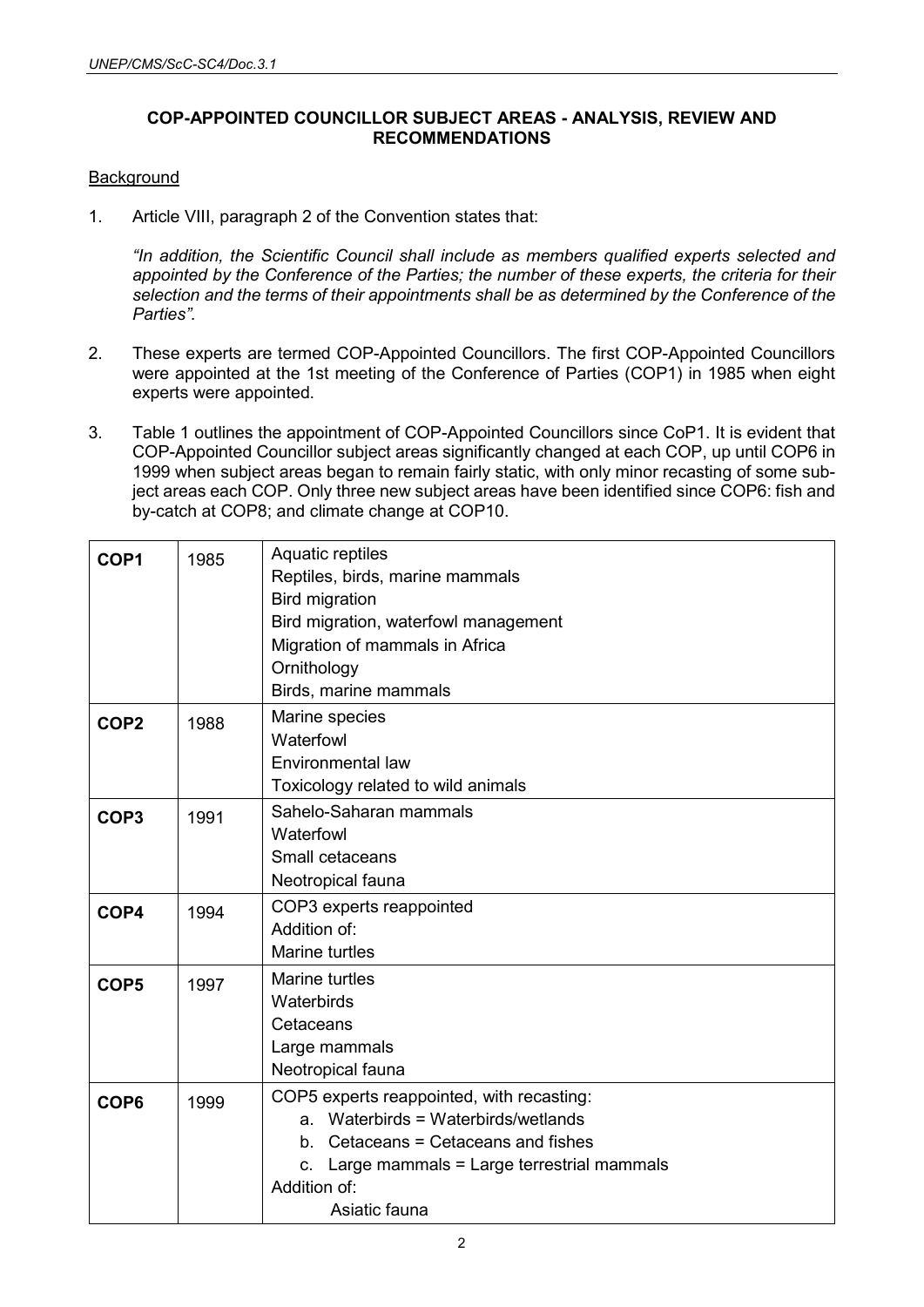| COP7              | 2002 | COP6 experts reappointed                                                                                                                                                                                                          |  |  |  |
|-------------------|------|-----------------------------------------------------------------------------------------------------------------------------------------------------------------------------------------------------------------------------------|--|--|--|
| COP <sub>8</sub>  | 2005 | COP7 experts reappointed, with recasting:<br>$d.$ Waterbirds/wetlands = birds<br>e. Cetaceans and fishes = marine mammals and large fishes<br>Large terrestrial mammals = African fauna<br>f.<br>Addition of:<br>Fish<br>By-catch |  |  |  |
| COP <sub>9</sub>  | 2008 | COP8 experts reappointed, with recasting:<br>g. Marine mammals and large fishes = aquatic mammals                                                                                                                                 |  |  |  |
| COP <sub>10</sub> | 2011 | COP9 experts reappointed<br>Addition of:<br>Climate change                                                                                                                                                                        |  |  |  |

- 4. Currently, there are nine COP-appointed Councillor subject areas, either species based or thematic:
	- a. Birds;
	- b. Marine turtles;
	- c. Asiatic fauna;
	- d. Neotropical fauna;
	- e. Aquatic mammals;
	- f. African fauna;
	- g. Fish;
	- h. By-catch; and
	- i. Climate change.
- 5. It was agreed at the 3<sup>rd</sup> Sessional Committee meeting that a formal review of current COP-Appointed Councillor subject areas should be undertaken to determine the ongoing relevance of existing subject areas and propose new subject areas if required, with the aim of submitting any resultant recommendations to COP13 for consideration. A working group with representation from each CMS region was established to progress the review.
- 6. Terms of Reference for the working group is at Attachment 1.

# COP focus areas and workloads

- 7. To understand areas where expert advice has been valuable to the effective functioning of the Convention, the working group agreed to examine issues discussed at the last three COPs (COP10 – COP12) to identify high interest areas and potential pressure points.
- 8. Both agreed resolutions and listing proposals were examined and grouped into relevant categories. Note that those resolutions relating to institutional arrangements, such as finance, strategic plan, etc, were not included in the analysis. It should also be recognised that COP12 was unusual in that it considered the consolidation and repeal of all resolutions adopted by COPs. To avoid unduly affecting the analysis with historical subject areas, only new resolutions submitted to COP12 were considered in the analysis.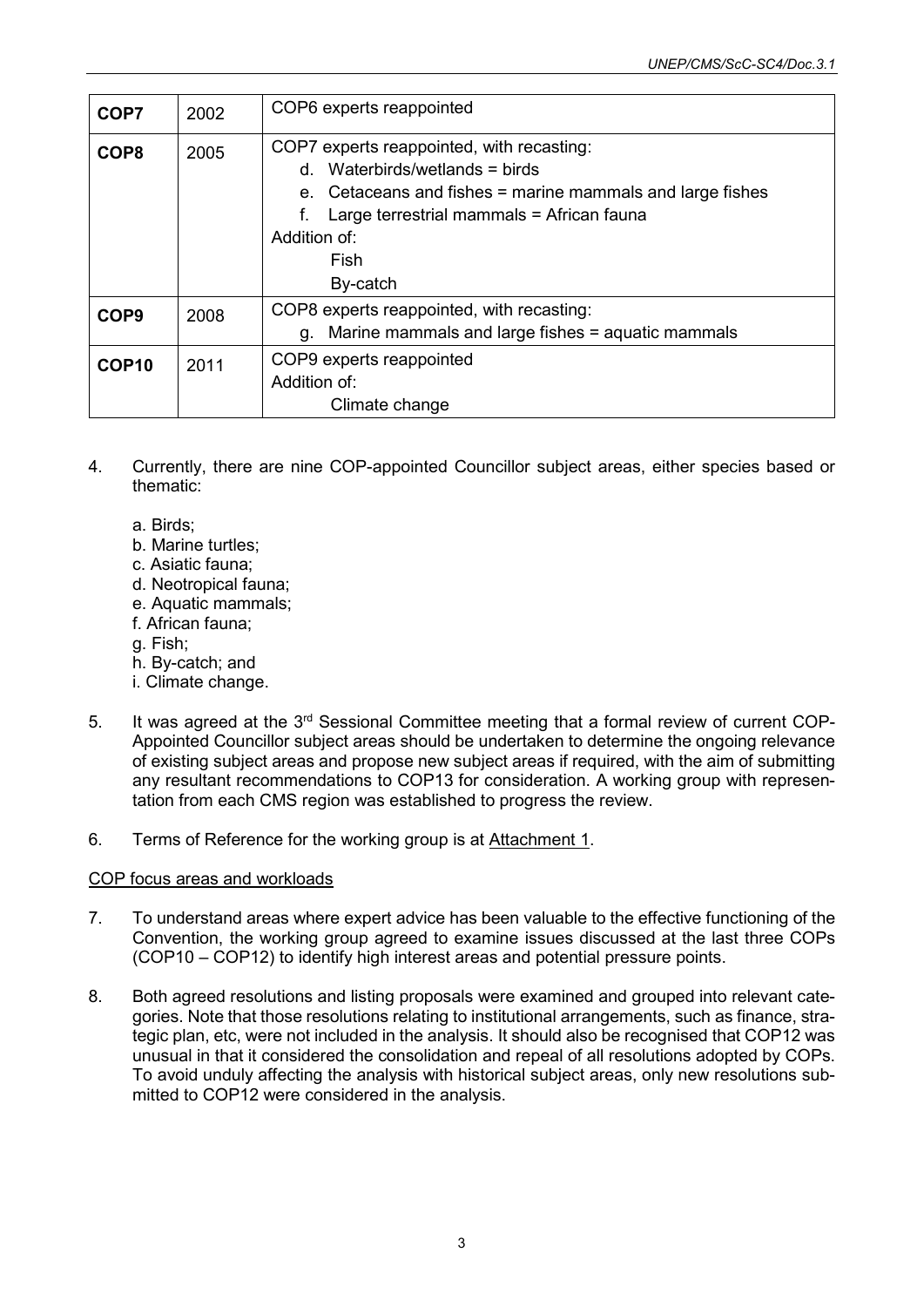| COP <sub>10</sub>  |                           |                           |             |                     |                          |                           |                               |                                |  |
|--------------------|---------------------------|---------------------------|-------------|---------------------|--------------------------|---------------------------|-------------------------------|--------------------------------|--|
| <b>Resolutions</b> |                           |                           |             |                     | <b>Listing Proposals</b> |                           |                               |                                |  |
| <b>Birds</b>       | Aquatic<br>Mammals        | Terres.<br>Mammals        | Fish        | Cross-<br>cutting * | <b>Birds</b>             | Aquatic<br>Mammals        | Terrestrial<br>Mammals        | Fish                           |  |
| 6                  | 2                         | 0                         | 1 (fresh)   | 6                   | 5                        | 0                         |                               | (marine)                       |  |
| <b>COP11</b>       |                           |                           |             |                     |                          |                           |                               |                                |  |
| <b>Resolutions</b> |                           |                           |             |                     | <b>Listing Proposals</b> |                           |                               |                                |  |
| <b>Birds</b>       | Aquatic<br>Mammals        | Terres.<br><b>Mammals</b> | <b>Fish</b> | Cross-<br>cutting * | <b>Birds</b>             | Aquatic<br>Mammals        | Terrestrial<br>Mammals        | Fish                           |  |
| 6                  | 3                         | 2                         | 3 (marine)  | 6                   | 5                        | ◢                         | 4                             | 8<br>$1 -$ fresh<br>7 - marine |  |
| COP <sub>12</sub>  |                           |                           |             |                     |                          |                           |                               |                                |  |
| <b>Resolutions</b> |                           |                           |             |                     |                          | <b>Listing Proposals</b>  |                               |                                |  |
| <b>Birds</b>       | Aquatic<br><b>Mammals</b> | Terres.<br><b>Mammals</b> | Fish        | Cross-<br>cutting * | <b>Birds</b>             | Aquatic<br><b>Mammals</b> | Terrestrial<br><b>Mammals</b> | Fish                           |  |
| 4                  | 4                         | 2                         | 0           | 9                   | 9                        |                           | 9                             | 6 (marine)                     |  |

# 9. Table 2 highlights the areas of interest considered at COP10 – COP12.

Table 2. Resolutions and listing proposals considered at COP10 – COP12. \*Cross-cutting issues include: Connectivity and networks; climate change; marine debris; by-catch; wildlife disease; conservation emergencies; invasive alien species; renewable energy; wildlife crime; sustainable tourism; and protected areas.

- 10. It is clear from the breakdown outlined in Table 2 that birds remain of great interest to Parties, through both a variety of resolutions and listing proposals at each COP. The range of resolutions considered at each COP in relation to birds include matters such as single and multispecies action plans, infrastructure effects, illegal harvesting and trade, flyways, and poisoning.
- 11. Aquatic mammals are also a continuing issue across COPs, particularly in relation to resolutions. While minimal listing proposals have been considered for aquatic mammals at the last three COPs, it could be argued that the majority of migratory aquatic mammals that would benefit from CMS have now been listed. As such, it is natural that the focus has moved from listing species to considering threats that require attention to enhance the conservation benefit of these listed species. Resolutions of interest to aquatic mammals have covered areas such as underwater noise, wild capture, culture, recreational interactions, by-catch, marine debris and protected areas.
- 12. Terrestrial mammals are also a consistent topic at COPs, with an increasing number of listing proposals over the last three COPs. While a number of iconic species, such as lion, giraffe and leopard have been a focus recently, other terrestrial mammals such as ungulates continue to be of concern. Past resolutions associated with terrestrial mammals have focused on action plans and broader multi-species initiatives.
- 13. Parties have also witnessed an increasing number of listing proposals for fish over the last three COPs. Listing proposals have been significantly focussed on sharks and rays.
- 14. Cross-cutting issues are prominent in CMS discussions. These issues are thematic in nature and affect more than one migratory species or species grouping. It is notable that out of the range of cross-cutting issues considered at COP10 – COP12, three issues occurred at all three COPs: connectivity and networks; climate change; and marine debris. Both by-catch and wildlife disease were raised at two out of the three COPs. The remainder of the cross-cutting issues only occurred at one of the last three COPs, with aquatic wild meat, sustainable tourism and protected areas being the most recent areas of interest.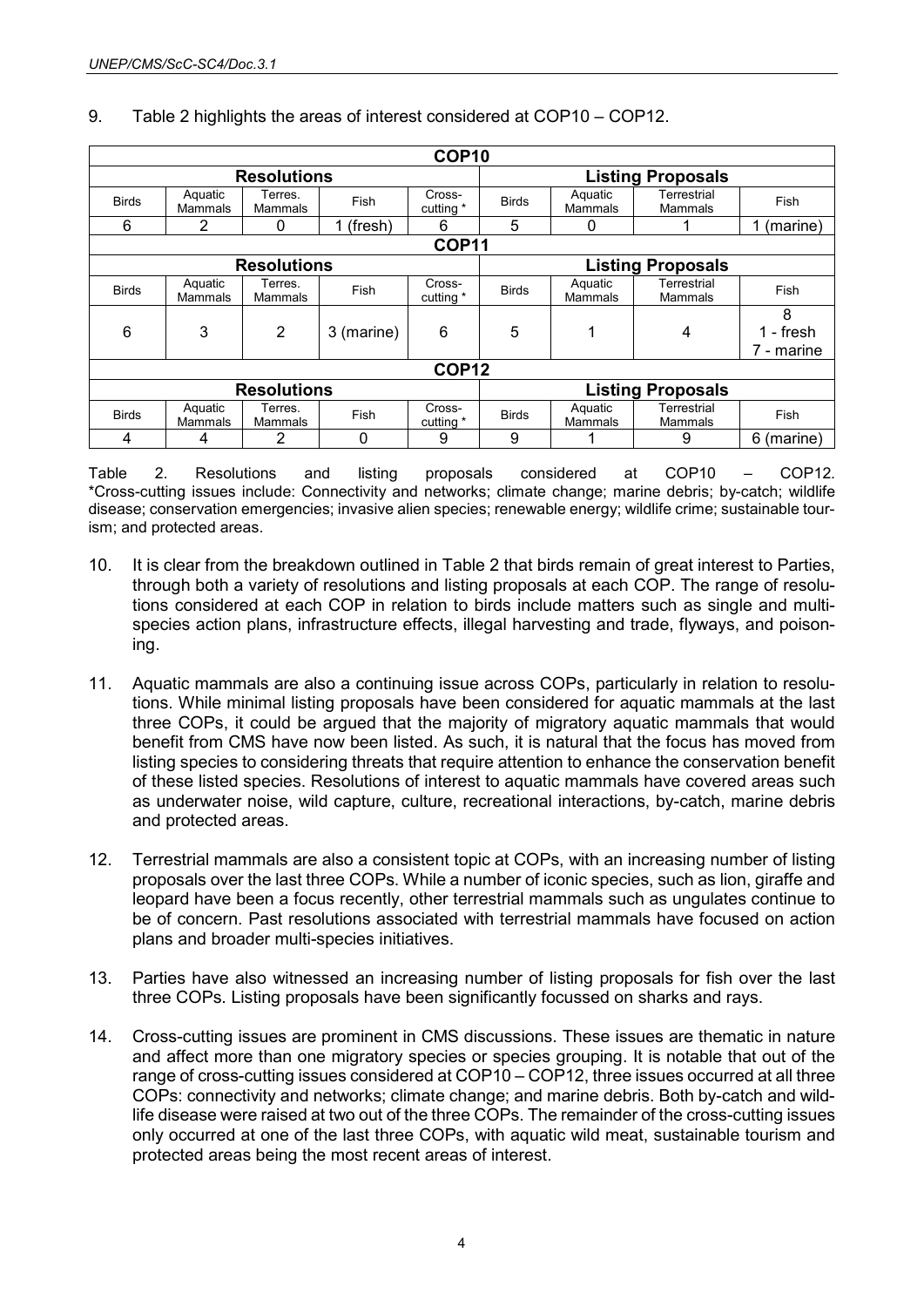- 15. It is recognised that COP-Appointed Councillors may have input into resolutions that are not primarily focussed on their area of expertise. This is particularly the case with resolutions associated with cross-cutting issues due to the number of species or species groupings affected by various issues.
- 16. Based on the above analysis, recent attention at the Convention level has been both species based and thematic. Clear areas of continuing concern are:

# *Species based Thematic*

- 
- aquatic mammals
- terrestrial mammals climate change
- marine fish  $\sim$  by-catch

- connectivity/networks<br>- marine debris
- 
- 
- 
- wildlife disease

#### Future issues requiring expert advice

- 17. The review is also required to consider the future needs of the Convention with regard to independent expert advice.
- 18. A variety of sources have been examined to identify potential future areas of interest for the Convention, including: National Reports submitted by Parties for COP12; the Convention's Strategic Plan; relevant documentation from other biodiversity-related Conventions including the Aichi Targets; Sustainable Development Goals; and horizon scanning literature, among others.
- 19. It appears that potential major future conservation issues revolve around climate change (which brings with it many other threats such as increasing extreme weather events, habitat alteration, etc); microplastics; and invasive species (including diseases, fungi and parasites, feral animals, insects, marine pests and weeds).
- 20. It is notable that these issues have already featured consistently during the past three COPs, with resolutions for both climate change and marine debris (incorporating references to microplastics) occurring at each COP.
- 21. While it is difficult to predict exactly the nature of issues requiring attention in the future and the relevant expert advice needed, those three issues are sufficiently broad to cover a variety of threats that may emerge within the next three years as each one encapsulates a number of other related threats. The advantage that the Convention also possesses is that Parties are able to reassess the situation, both present and emerging, as often as every three years when considering the appointment of independent experts.
- 22. However, to take advantage of these opportunities, a formal review process needs to be developed to ensure that these considerations are taken into account periodically.

#### Process to ensure ongoing currency

- 23. With an ever-increasing number of issues and priorities being considered within CMS and its subsidiary bodies, it is easy to overlook some ongoing processes to determine whether any modifications may be required to enhance the effectiveness of the Convention. COP-Appointed Councillor subject areas is one such area that has not been explicitly considered at any length for many years.
- 24. The working group established to investigate the ongoing currency of existing COP-Appointed Councillor subject areas was also tasked with determining a process whereby these subject areas will be the focus of a regular review to ensure ongoing applicability.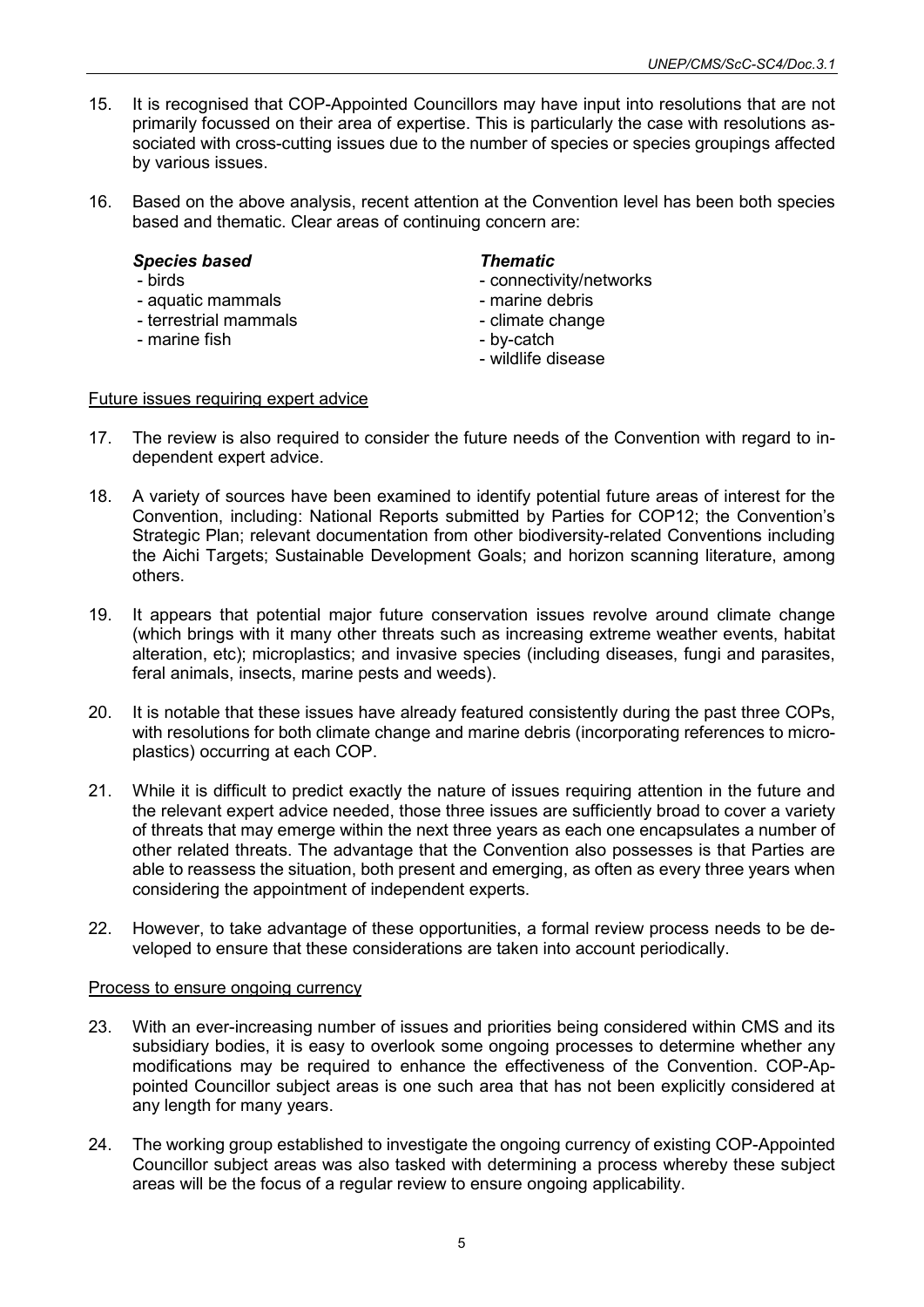- 25. While it may be ideal to consider the ongoing relevance of all COP-Appointed Councillor subject areas at every COP (i.e. every three years), there are also advantages attached to independent experts building a certain level of continuity with both the issues of interest to CMS and its processes. As such, it is proposed that COP-Appointed Councillor subject areas be explicitly reviewed every six years (two COP cycles). This would not restrict the ability of Parties to make recommendations regarding the construct of COP-Appointed Councillor subject areas at each COP if necessary.
- 26. The Sessional Committee should be charged with including the review as a standing agenda item at applicable meetings within every two COP cycles. Based on past practices, the Sessional Committee is likely to hold at least four meetings every two COP periods. If this practice continues, it is proposed that the consideration of subject areas commence at its third meeting held within two COP cycles (which will be the first meeting in each second triennium period – see Figure 1).
- 27. A standardised process for the regular review of COP-Appointed Councillor subject areas is outlined below and illustrated at Figure 1. It is recommended that this procedure be implemented following the conclusion of COP13.
	- Sessional Committee to include an agenda item to review the applicability of COP-Appointed Councillor subject areas at its first meeting following COP14.
	- Sessional Committee to determine whether there are any new COP-Appointed Councillor subject areas required for the period COP15 – COP17, or any existing subject areas that are no longer required or should be recast.
	- Secretariat to seek nominations for new and/or vacant subject areas, if required, prior to the final Sessional Committee meeting before COP15.
	- Parties to provide written nominations for COP-Appointed Councillor subject area experts to Secretariat.
	- Sessional Committee to formulate recommendations to COP15 at its final meeting, based on the candidates submitted.
- 28. This process would then be repeated following COP17, COP19, COP21, etc.
- 29. Due to the timeframes involved regarding submission of COP documents and the timing of Sessional Committee meetings, it is considered prudent to commence the discussions at the first meeting following COP14 to allow adequate time for consultation and seeking suitable nominations. While it is not anticipated that a review would require substantial time once it is regularly undertaken, postponing commencement of the discussion until the final meeting prior to the relevant COP would potentially restrict the field of suitable candidates due to time pressures. As such, commencing the discussion mid-term is ideal logistically.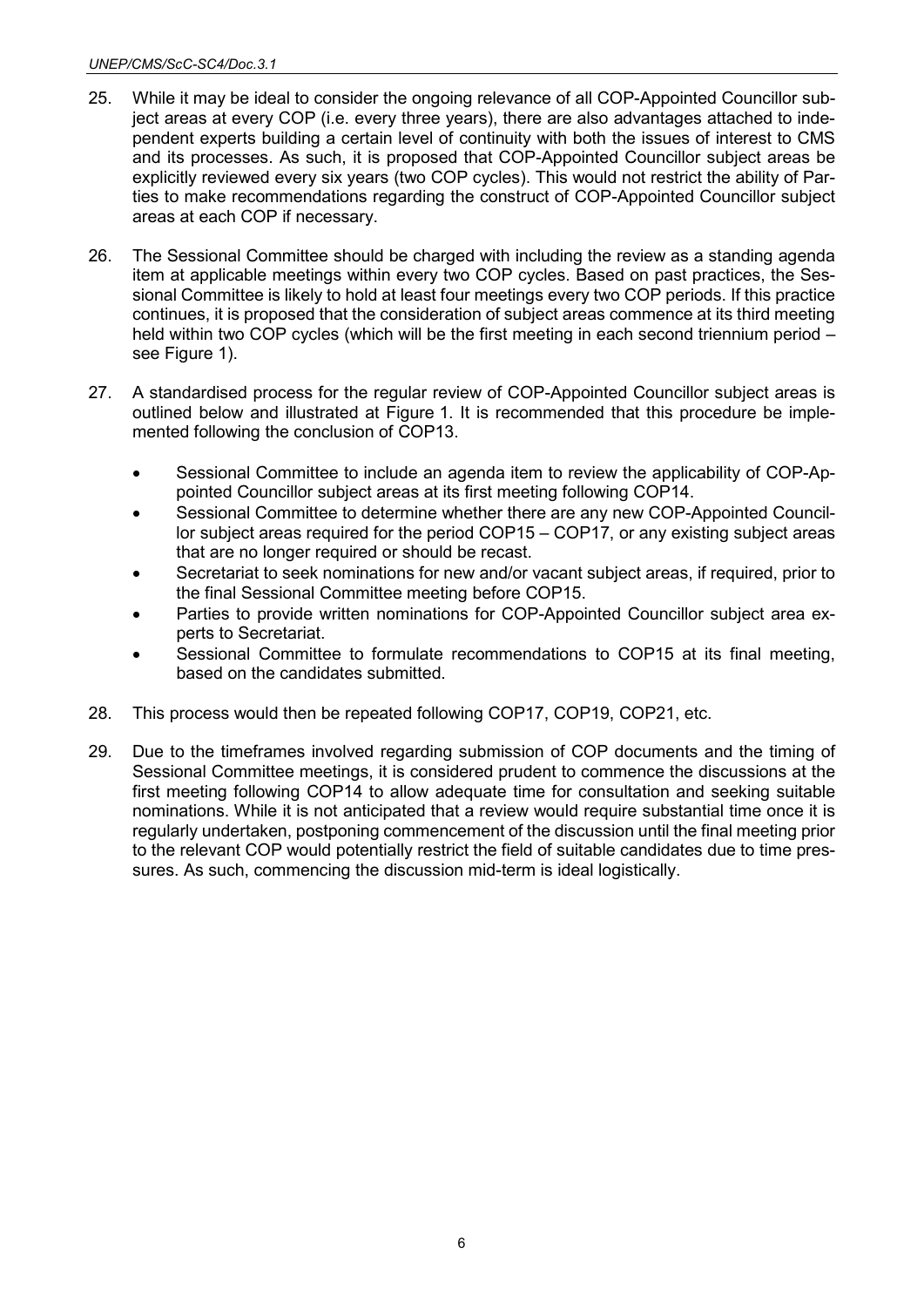

**Figure 1.** Proposed review process following COP13.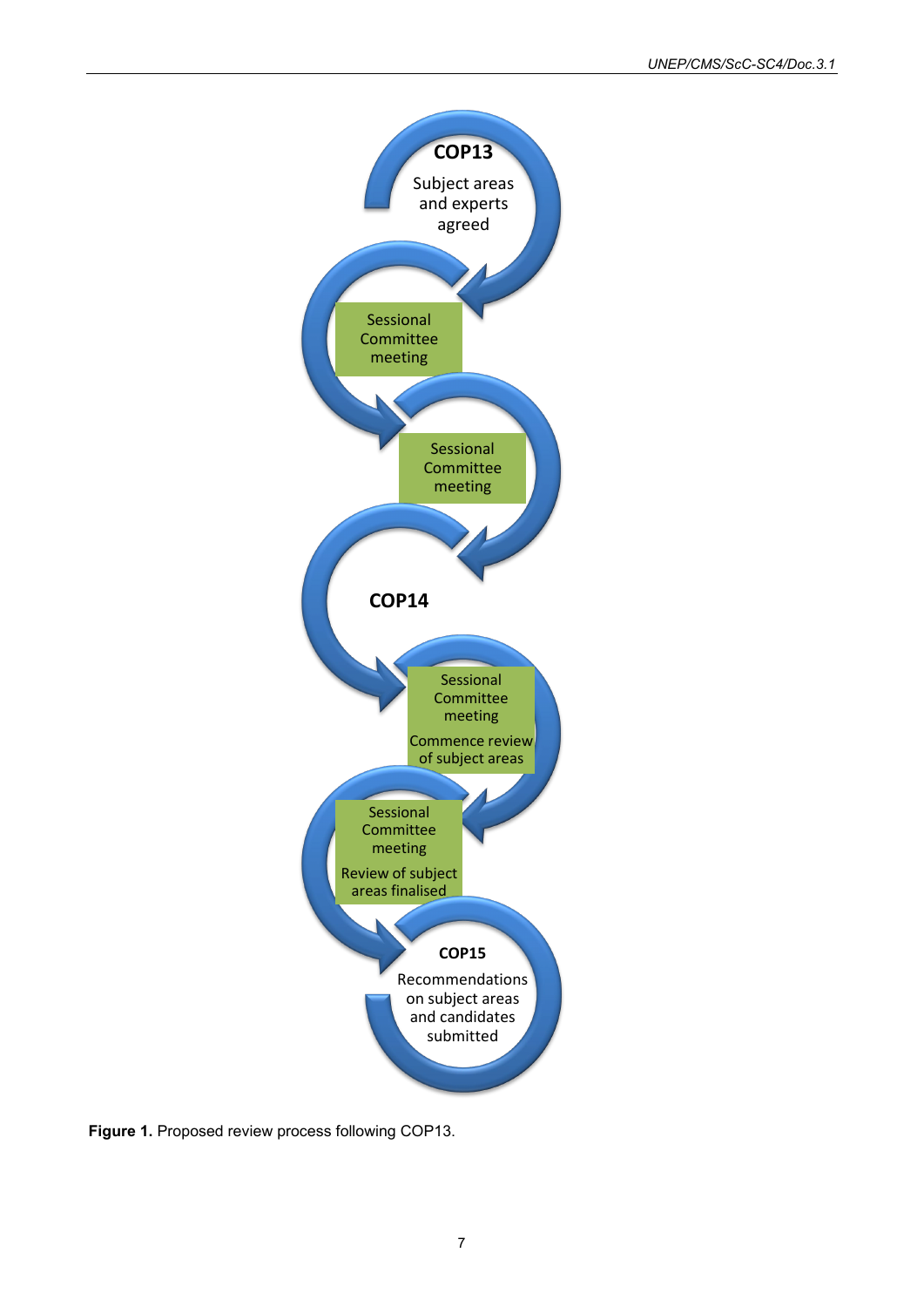# Number of COP-Appointed Councillors

- 30. *Resolution 12.4 – Scientific Council* confirms the arrangements in place for the composition and operation of the Sessional Committee. Paragraph 4 states that the Sessional Committee will be composed of **nine** COP-appointed members with expertise in taxonomic and thematic issues. Currently COP-Appointed Councillors are provided with travel and accommodation support to attend relevant CMS meetings. Any intersessional work undertaken by COP-Appointed Councillors outside of meetings is done in their own time, which is of great benefit to the Convention. It should be noted that currently the bird COP-Appointed Councillor subject area is shared by two independent experts who either rotate attendance at meetings, or are paid half the travel support if both attend the same meeting.
- 31. While Resolution 12.4 limits membership and attendance at Sessional Committee meetings to nine COP-Appointed Councillors, it does not rule out the appointment of more than nine COP-Appointed Councillors. If Parties thought it would be beneficial, more than nine COP-Appointed Councillor subject areas could be identified, with up to a maximum of nine relevant experts invited to each Sessional Committee meeting, depending on the proposed agenda and areas of interest under consideration. This would not have any additional financial ramifications for the Convention, as COP-Appointed Councillors are only provided with support for attendance at meetings, and currently the attendance of nine COP-Appointed Councillors is included in the budget approved for Sessional Committee meetings.
- 32. Therefore, this review has not been confined to identifying only nine COP-Appointed Councillor subject areas. However, it is recognised that to avoid increases in the overall Convention budget, if more than nine subject areas are agreed, a maximum of nine experts will be invited to attend Sessional Committee meetings at any one time. The Secretariat will issue invitations following discussions with the Chair and Vice-Chair of the Scientific Council regarding the alignment of subject area expertise and the proposed agenda. It should also be noted that if more than nine independent experts are appointed, an amendment to the Terms of Reference for the Sessional Committee (paragraph 11) will be required.

# Proposed COP-Appointed Councillor subject areas

- 33. Based on the analysis of items considered at COP10 COP12, and having regard to the issues that may need to be included in future CMS considerations, the working group proposes that COP-Appointed Councillor subject areas should be a combination of both species groupings and thematic issues to cover the majority of present and emerging issues.
- 34. A focus on cross-cutting issues is also a sensible approach for many species that are already listed on the Appendices of the Convention. The credibility of the Convention is impacted if species are continually listed on its Appendices with little or no follow up action. Parties need to ensure that once species are listed, support is available to address the threats that affect a substantial number of migratory species, and facilitating expert advice on relevant thematic areas is one way to achieve this.
- 35. It is proposed that the following subject areas will be valid from COP13 COP15: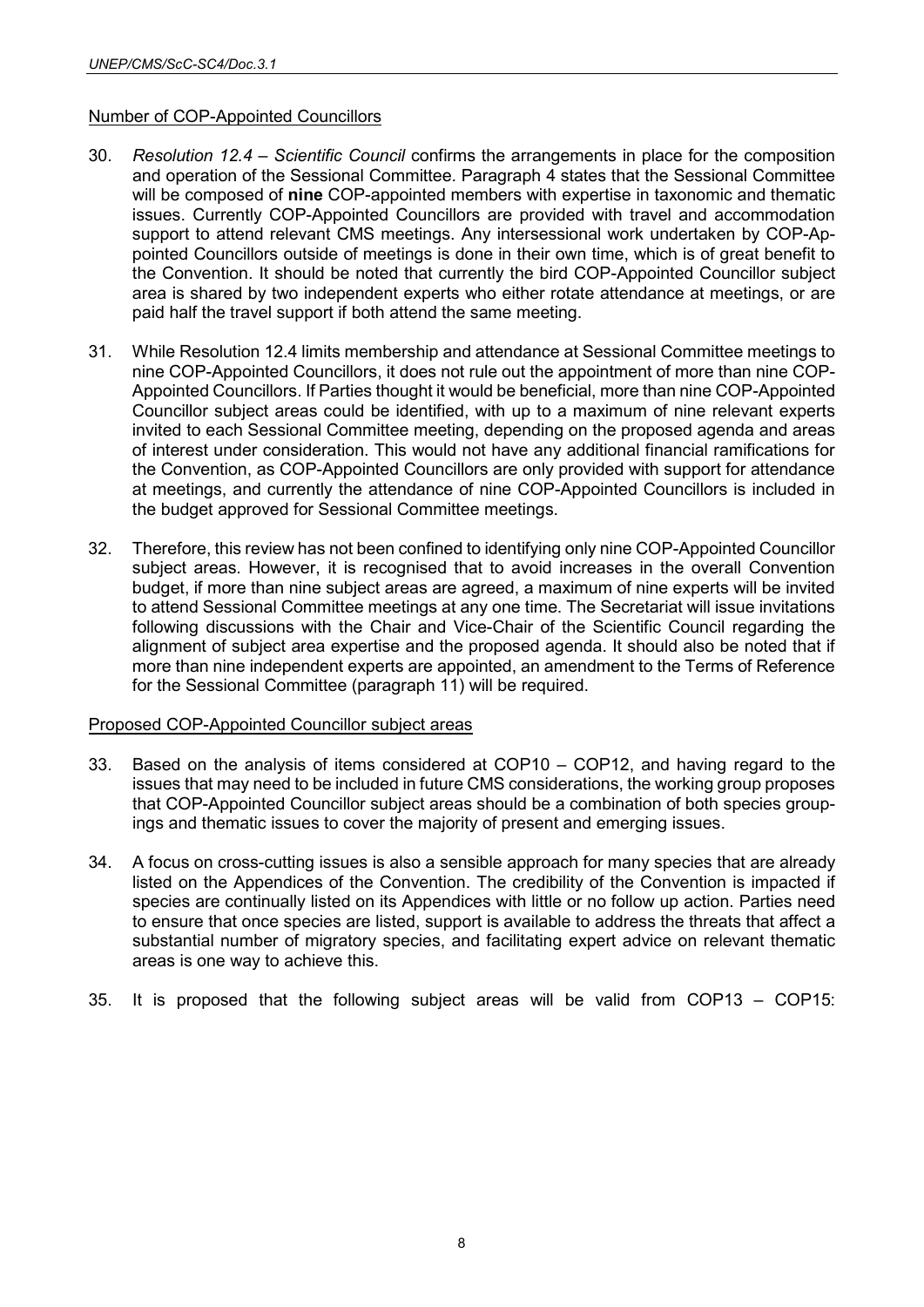| <b>Species</b>                                     | <b>Thematic</b>                                                                                                                        |  |  |  |
|----------------------------------------------------|----------------------------------------------------------------------------------------------------------------------------------------|--|--|--|
| <b>Birds</b>                                       | <b>Climate Change</b>                                                                                                                  |  |  |  |
| <b>Terrestrial Mammals</b>                         | <b>Connectivity/Networks</b><br>(including protected areas, migration corridors, impedi-<br>ments to migration such as infrastructure) |  |  |  |
| <b>Aquatic Mammals</b>                             | Marine Pollution<br>(including debris, microplastics, noise, light effects on ma-<br>rine species)                                     |  |  |  |
| Marine Fish<br>(including expertise on harvesting) | By-catch                                                                                                                               |  |  |  |
|                                                    | <b>Invasive Species</b><br>(including disease, feral animals, insects, marine pests<br>and weeds)                                      |  |  |  |

- 36. It is recognised that the proposed groupings do not cover every species group, or threat, that may be considered by the Convention. It has never been the intention that COP-Appointed Councillor subject areas should be identified to cover every possible combination of species and issues that are of concern to the Convention. The Convention already has an extensive pool of expertise to draw upon in the form of Party-Appointed Scientific Councillors, and Parties expect to provide some level of advice and regional expertise on areas of interest to them.
- 37. It is also important to note that if a cross-cutting issue or particular species group, such as invertebrates or freshwater fish, becomes a major focus for many Parties, the established review process for COP-Appointed Councillor subject areas will be able to respond to those emerging interests.
- 38. Given the broad nature of some of the thematic issues, and the number of threats encompassed by each, it may also be necessary to appoint more than one COP-Appointed Councillor per subject area. However, this will be dependent on the candidates nominated for these areas. If this situation arises, consideration will be given to the requirement to invite a maximum of nine COP-Appointed Councillors to any one meeting of the Sessional Committee, and determine appropriate invitations based on the proposed agenda.

# Next Steps

- 39. Recognising that a number of proposed subject areas are currently in effect, it is envisaged that relevant COP-Appointed Councillors would be eligible to remain in that position for the period COP13 – COP15. While this would be subject to confirmation of expert availability, it would also be beneficial to the operation of the Convention as it retains some continuity during this period of review.
- 40. Subject areas where current COP-Appointed Councillors would remain, if available, are Birds; Climate Change; Aquatic Mammals; and By-catch.
- 41. Nominations from appropriate experts will be sought for the newly proposed areas of Terrestrial Mammals; Connectivity/Networks; Marine Pollution; Marine Fish; and Invasive Species.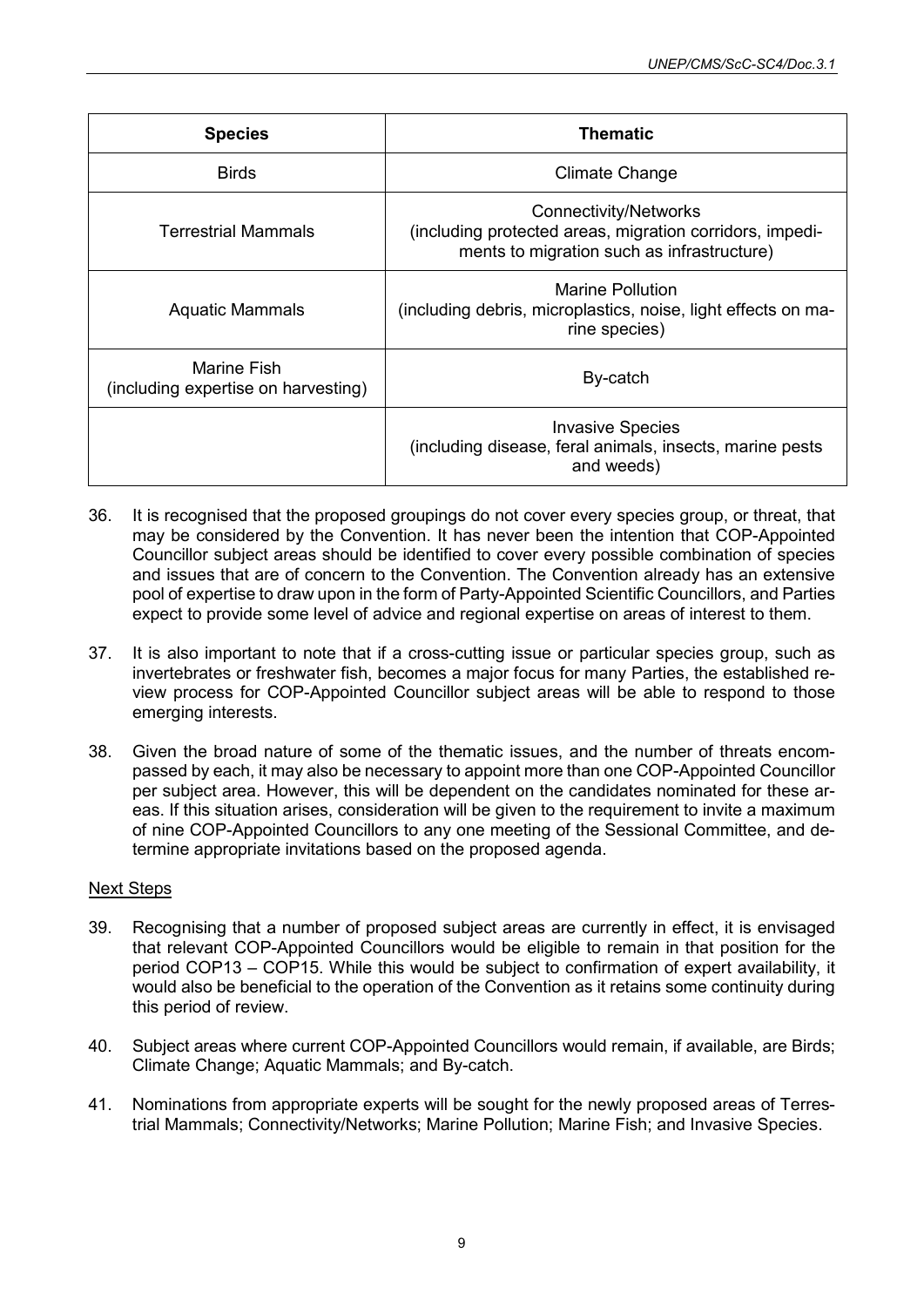- 42. The Secretariat will be charged with seeking nominations from Parties for suitable candidates at the  $4<sup>th</sup>$  Sessional Committee meeting. As this will be the only meeting prior to COP13, if there are multiple candidates for posts where one expert is ideal (such as marine fish), the Secretariat will prepare a comparison table and circulate to Sessional Committee members for decision electronically. This is to allow for the submission of COP-Appointed Councillor recommendations to COP13 for approval.
- 43. It should be noted that COP-Appointed Councillors currently occupying posts that will be terminated at COP13 would be eligible for nomination for any new subject area, if their area of expertise is appropriate. For example, the newly broadened subject area for terrestrial mammals may be of interest to, and applicable to the expertise of, current mammal COP-Appointed experts.

# Recommended Actions

- 44. The Sessional Committee is recommended to:
	- a) Confirm that the COP-Appointed Councillor subject areas proposed at paragraph 35 for the period COP13 – COP15 are suitable for the Convention's needs;
	- b) Instruct the Secretariat to seek confirmation from current COP-Appointed Councillors for Birds, Climate Change, Aquatic Mammals and By-catch regarding their availability to remain in their appointed position following COP13;
	- c) Instruct the Secretariat to seek nominations from Parties for suitable candidates for the newly proposed COP-Appointed Councillor subject areas of Terrestrial Mammals; Connectivity/Networks; Marine Pollution; Marine Fish; and Invasive Species;
	- d) Agree to the ongoing review process outlined at paragraph 27 and Figure 1, which will be implemented following COP13;
	- e) Submit the identified COP-Appointed Councillor subject areas, with recommendations for suitable candidates, to COP13 for approval; and.
	- f) Request the Chair of the Scientific Council to brief the 49<sup>th</sup> Session of the Standing Committee, on 19 November, 2019, on the outcomes of the deliberations undertaken during this session.